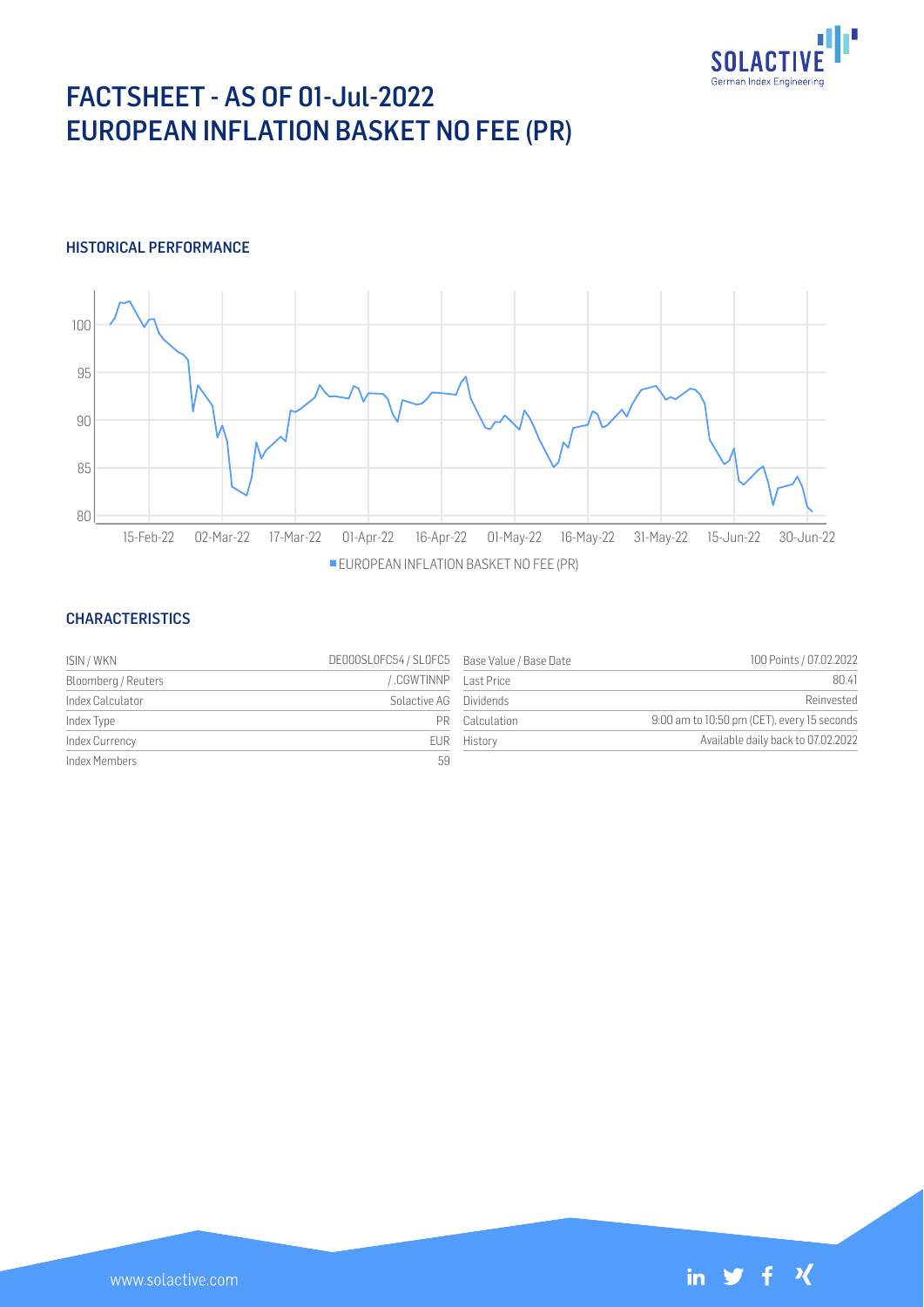

## **STATISTICS**

| <b>EUR</b>         | 30D        | 90D        | 180D | 360D | <b>YTD</b> | Since Inception       |
|--------------------|------------|------------|------|------|------------|-----------------------|
| Performance        | $-12.72\%$ | $-13.36\%$ |      |      | -19.59%    | $-19.59%$             |
| Performance (p.a.) |            |            |      |      |            | $-42.48%$             |
| Volatility (p.a.)  | 28.27%     | 24.87%     |      |      | 28.19%     | 28.19%                |
| High               | 93.29      | 94.55      |      |      | 102.44     | 102.44                |
| Low                | 80.41      | 80.41      |      |      | 80.41      | 80.41                 |
| Sharpe Ratio*      | $-2.84$    | $-1.75$    |      |      | $-1.49$    | $-1.49$               |
| Max. Drawdown      | $-13.81%$  | $-14.96\%$ |      |      | $-21.51%$  | $-21.51%$             |
| VaR 95 \ 99        |            |            |      |      |            | $-54.1\%$ \ $-88.7\%$ |
| CVaR 95 \ 99       |            |            |      |      |            | $-73.6\%$ \ $-90.9\%$ |

\* Up to 31 December 2021, ex-post Sharpe ratios use as input for the risk free rate term the London Inter-Bank Offered rates in the respective currencies of the index and at a term equal to the observation period. From 3 J 2022 onwards, Sharpe ratios will be / are calculated using as reference risk free rate input the overnight replacement rate for these currencies, namely SONIA (for GBP), SOFR (for USD) and EURIBOR Overnight (for EUR).

#### COMPOSITION BY CURRENCIES



#### COMPOSITION BY COUNTRIES



## TOP COMPONENTS AS OF 01-Jul-2022

| Company                    | Ticker                 | Country        | Currency   | Index Weight (%) |
|----------------------------|------------------------|----------------|------------|------------------|
| EOUINOR ASA                | <b>EQNR NO Equity</b>  | N <sub>0</sub> | <b>NOK</b> | 4.58%            |
| <b>TENARIS SA</b>          | <b>TEN IM Equity</b>   | LU             | <b>EUR</b> | 3.93%            |
| SHELL PLC                  | <b>SHELL NA Equity</b> | GB             | <b>EUR</b> | 3.75%            |
| <b>BPPIC</b>               | BP/LN Equity           | GB             | GBP        | 3.43%            |
| ASSICURAZIONI GENERALI SPA | G IM Equity            |                | <b>EUR</b> | 3.19%            |
| CNH INDUSTRIAL NV          | <b>CNHI IM Equity</b>  | <b>NL</b>      | <b>EUR</b> | 3.19%            |
| ENI SPA                    | <b>ENI IM Equity</b>   |                | <b>EUR</b> | 3.18%            |
| UBS GROUP AG               | <b>UBSG SE Equity</b>  | <b>CH</b>      | <b>CHF</b> | 3.17%            |
| LLOYDS BANKING GROUP PLC   | <b>LLOY LN Equity</b>  | GB             | GBP        | 2.94%            |
| NATWEST GROUP PLC          | NWG LN Equity          | GB             | GBP        | 2.84%            |